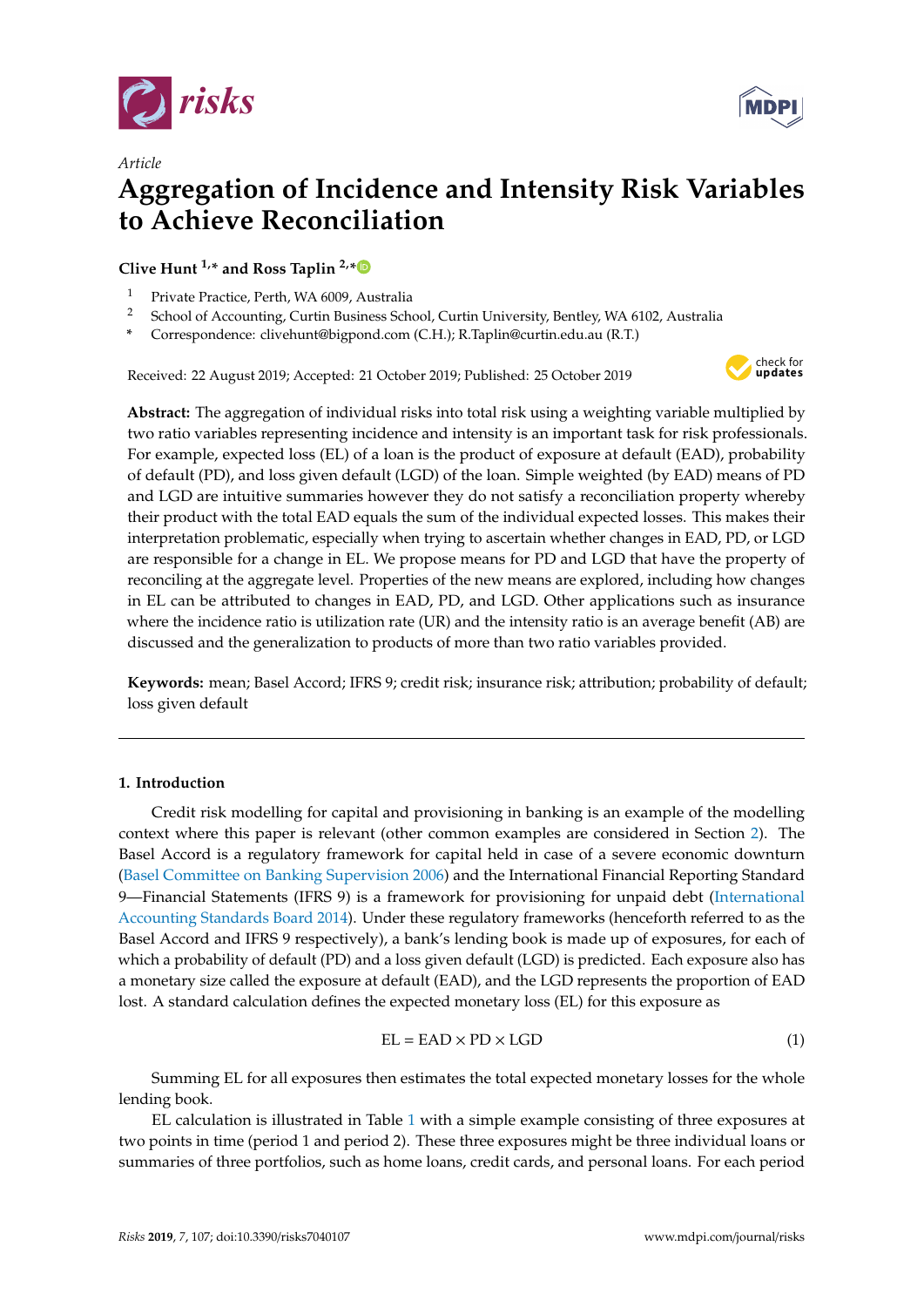each exposure has a value for EAD, PD, and  $\mathrm{LGD^1}.$  For example, in period 1 exposure 1 has an EAD of \$115,000, a PD of 0.5% and an LGD of 90%. This paper takes these values as given, their calculation arising from risk models following frameworks such as the Basel Accord and IFRS 9. From Equation (1), the product of these three values gives an EL of \$518. The total EL of \$1998 (aggregate row of Table [1\)](#page-1-0) for period 1 is the sum of the EL values for each exposure and is of great importance to the business, investors, auditors and regulators (for example, in the context of provisioning it forms an assessment of liabilities on the balance sheet and feeds directly into the profit and loss statement of the company).

<span id="page-1-0"></span>

| Exposure               | Period 1                                       |          |          |                                                | Period 2  |          |            |        |
|------------------------|------------------------------------------------|----------|----------|------------------------------------------------|-----------|----------|------------|--------|
|                        | EAD                                            | PD       | LGD      | EL                                             | EAD       | PD       | <b>LGD</b> | EL     |
|                        | \$115,000                                      | $0.50\%$ | 90%      | \$518                                          | \$115,000 | $1.00\%$ | 90%        | \$1035 |
| 2                      | \$25,000                                       | $5.00\%$ | 80%      | \$1000                                         | \$25,000  | $5.00\%$ | 80%        | \$1000 |
| 3                      | \$160,000                                      | $3.00\%$ | 10%      | \$480                                          | \$160,000 | $2.50\%$ | 10%        | \$400  |
| Aggregate <sup>1</sup> | \$300,000                                      | $2.21\%$ | $46.5\%$ | \$1998                                         | \$300,000 | 2.13%    | $46.5\%$   | \$2435 |
| Product <sup>2</sup>   | $$300,000 \times 2.21\% \times 46.5\% = $3081$ |          |          | $$300,000 \times 2.13\% \times 46.5\% = $2976$ |           |          |            |        |

**Table 1.** Lack of reconciliation for credit risk data.

<sup>1</sup> Aggregates are: sum for exposure at default (EAD) and expected loss (EL), EAD-weighted arithmetic means for probability of default (PD) and loss given default (LGD). <sup>2</sup> Products of Aggregates are EAD  $\times$  PD  $\times$  LGD.

Defining the aggregate EL as the sum of the EL for each exposure is most natural and it is equally natural to also define the aggregate EAD as the sum of the EAD for each exposure (Table [1\)](#page-1-0). Appropriate definitions for aggregates of PD and LGD are less obvious, but a measure of central tendency (such as a mean) provides a more useful contender than a sum. We use the generic term "aggregate" for this practice of deriving a single figure (sum or mean) to represent the summary of a set of values. Exposure-weighted means PD and LGD (aggregate row of Table [1\)](#page-1-0) are natural choices and are indeed specified in at least one Basel-related standard, reporting form ARF 113.1 [\(Australian Government](#page-13-2) [2018\)](#page-13-2). For example, the aggregate for PD in period 1 of 2.21% is the weighted average of 0.5%, 5%, and 3% (with weights of 115,000, 25,000, and 160,000). These provide useful summaries of the PD and LGD risk components of the exposures within a portfolio but have the following undesirable properties.

First, the EAD weighted means for PD and LGD do not have a reconciliation property defined by Equation (1). That is, for period 1, the product of  $$300,000 \times 2.21\% \times 46.5 = $3081$  is far removed from the true value for EL of \$1998. This brings into question the value of using these EAD weighted means as summary aggregates for PD and LGD. EAD weighted means of PD and LGD may, of course, be useful for other purposes, especially when they are interpreted in isolation, but they are not so useful when they are interpreted in the context of a system of variables used to define the key quantity of interest, EL.

Second, Table [1](#page-1-0) shows an increase in EL from \$1998 in period 1 to \$2435 in period 2. An obvious question is what caused this increase: to what extent is the increase in EL due to an increase in portfolio size (EAD), an increase in the risk of default (PD) or an increase in the inability of defaulted loans to be repaid (LGD)? An analyst attempting this attribution analysis using the aggregates in Table [1](#page-1-0) would have the illogical situation of trying to explain how the increase in aggregate EL is due to a decrease in aggregate PD (from 2.21% to 2.13%) while aggregate EAD and LGD remain unchanged. Thus, changes

<sup>1</sup> For now we consider these values to have come from models designed to estimate the respective quantities (prospective analysis) but they could also come from observed data (historical analysis) when monitoring observed exposures at default, default rates and losses given default.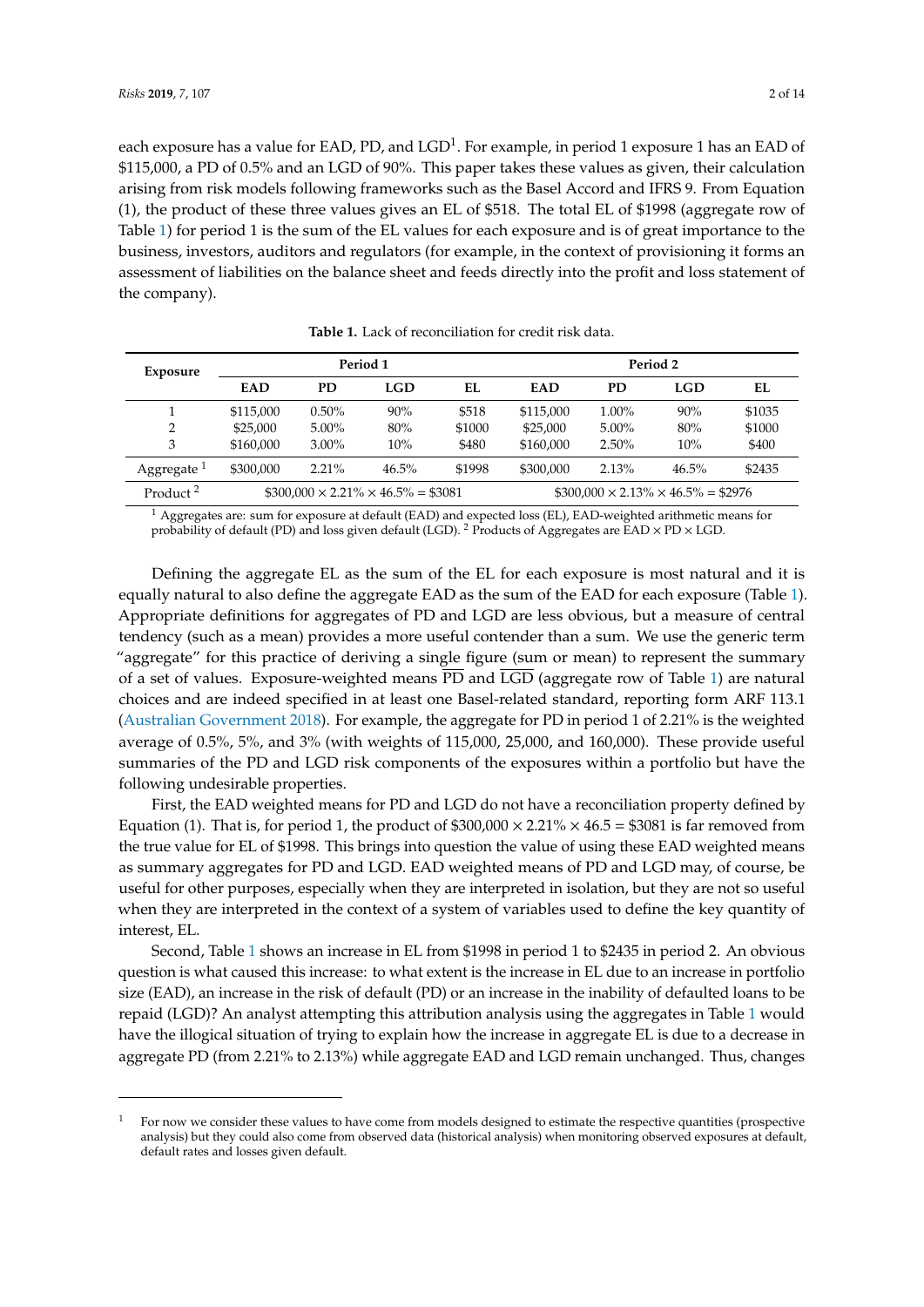in EAD weighted means for PD and LGD are not useful, and potentially misleading, in the context of explaining changes in EL.

Third, both the aggregates for PD and LGD are treated in isolation: for example, the aggregate for LGD is logically weighted by EAD however PD is ignored. For period 1 (in Table [1\)](#page-1-0), a case can be made that the aggregate for LGD should depend more heavily on exposure 3 than exposure 1 because the PD is much higher for exposure 3 than exposure 1. In Section [3](#page-4-0) we discuss this point in detail and argue that aggregates for PD and LGD should be considered jointly using a system-approach based on Equation (1).

This brings us to the nub of our paper, which is how to aggregate PD and LGD. In particular, we desire the aggregates for PD and LGD, along with the aggregates (sums) of EAD and EL, to satisfy Equation (1) when these aggregates are used instead of values for individual exposures (we call this the reconciliation property). That is, we desire aggregates of PD and LGD that are useful in the context of understanding EL, including why EL changes over time or why EL differs between segments of a portfolio. This paper introduces novel "joint-ratio means" as aggregates that satisfy this reconciliation property and explores other properties, including how to use these aggregates to perform attribution analysis (where changes in EL are attributed to changes in EAD, PD, and LGD). Understanding EL in this way is important not only to analysts requiring appropriate methods to conduct their work, but also management within the business, auditors, regulators, investors and policy makers.

The remainder of this paper is organized as follows. Section [2](#page-2-0) elaborates on the context for these joint ratios, with examples from banking and insurance, and reviews the relevant literature. Section [3](#page-4-0) discusses alternative weighted means and Section [4](#page-6-0) introduces the joint-ratio means. Section [5](#page-7-0) shows how changes in EL can be attributed to EAD, PD, and LGD. Section [6](#page-8-0) considers how results can vary depending on the aggregation path followed. Discussion is presented in Section [7](#page-9-0) followed by concluding comments. The discussion so far has exactly two ratio variables, PD and LGD, but Appendix [A](#page-11-0) shows how the joint-ratio idea, and its reconciliation property, generalizes naturally to *m* ratio variables.

## <span id="page-2-0"></span>**2. Literature Review**

The study of means and their properties has a long history. For example, [Kolmogorov](#page-13-3) [\(1930\)](#page-13-3) provided an axiomatic treatment, which is described in [Muliere and Parmigiani](#page-13-4) [\(1993\)](#page-13-4) and also succinctly in [de Carvalho](#page-13-5) [\(2016\)](#page-13-5). Familiar means include arithmetic-, geometric-, harmonic- and power—means, mode, as well as those depending on ordering of the data, such as median and trimmed means<sup>2</sup>. When weights are available, appropriately weighted versions of the foregoing can also exist. [Muliere and Parmigiani](#page-13-4) [\(1993\)](#page-13-4), and notably the references they list, track contributions on means across a century by many leading thinkers in statistics and decision theory. However, this literature addresses means in a univariate, compartmentalized setting. This paper, by contrast, takes a system approach, where means for all variables in the system are considered simultaneously to produce desirable properties for the system rather than considering each variable in isolation.

The purpose is an important motivation in general and this has been recognized for means in particular, as explained by [Chisini](#page-13-6) [\(1929\)](#page-13-6), quoted here as translated by [Muliere and Parmigiani](#page-13-4) [\(1993,](#page-13-4) p. 423):

The search for a mean has the purpose of simplifying a given question, by substituting to many values a single summary value, and leaving the overall picture of the problem under consideration unchanged [ . . . ] One should not be thinking about the mean of two or more

<sup>&</sup>lt;sup>2</sup> We do not consider robust versions such as trimmed means and medians further because these can be misleading by hiding extreme observations (such as high LGD values close to 1 amongst the majority of values close to 0). Furthermore, means are useful because when multiplied by size they give a total (for example, the average PD multiplied by the size of the portfolio gives a total of defaults). Note that means exist and are useful irrespective of the distribution of PD, EAD and LGD.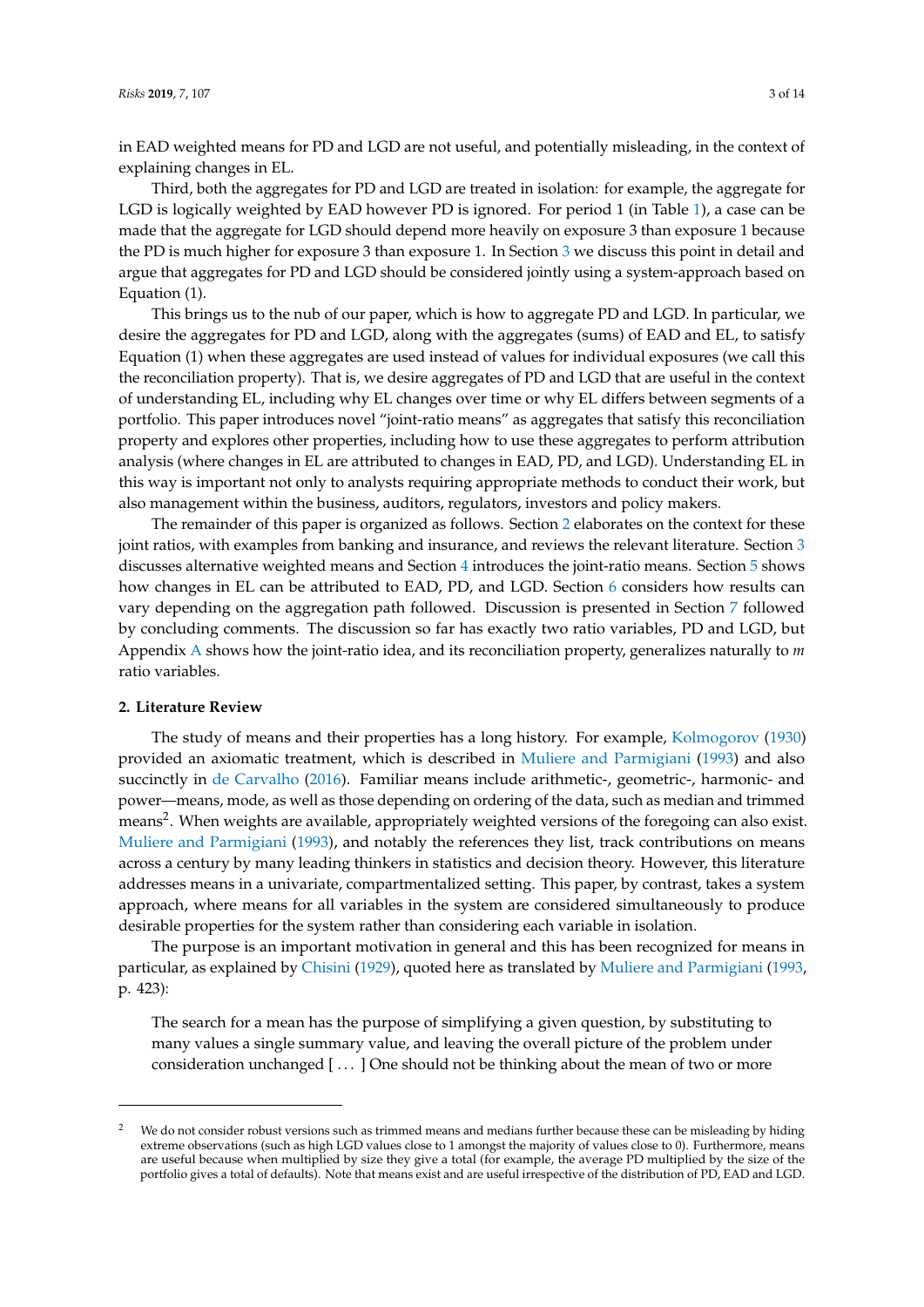values, but only about the mean of those values with reference to the evaluation of a quantity that depends on them.

[Falk et al.](#page-13-7) [\(2005\)](#page-13-7) provide an accessible illustration of this viewpoint by showing four different ways to calculate mean vehicle speed, depending on the purpose. Our paper follows this doctrine by considering the purpose of calculating aggregate EL when determining appropriate aggregates (means) for PD and LGD.

The common context addressed in this paper is the modelling of portfolio risk as an aggregation of individual risks, indexed by  $\{i|i = 1, \ldots, n\}$ , modelled at this granular level via a product of quantities

$$
EL_i = W_i r_{1i} r_{2i}
$$
 (2)

which are then summed to arrive at the aggregate (total) risk:

$$
EL = \sum_{i=1}^{n} EL_i = \sum_{i=1}^{n} W_i r_{1i} r_{2i}
$$
 (3)

The quantities *W<sup>i</sup>* , *r*1*<sup>i</sup>* and *r*2*<sup>i</sup>* are, for now, all required to be strictly positive, but otherwise, have no constraint (Appendix [A](#page-11-0) discusses how this may be relaxed). Note subscripts in Equation (2) make it explicit how Equation (1) is applied at a granular level (indexed by *i*), which are summed in Equation (3) to obtain aggregate (total) risk. While there may be no formal requirement for Equation (1) to hold at the aggregate level as well, we argue this is a useful property in practice because Equation (1) defines the system in which these components exist.

In the banking example,  $W_i$ ,  $r_{1i}$ , and  $r_{2i}$  represent EAD, PD, and LGD respectively, with EL<sub>i</sub> the quantum of expected loss. Table [2](#page-3-0) summarizes this and other contexts where this formulation arises but note symmetry exists between ratio 1 and ratio 2 and it makes no difference whether, for example, PD and LGD are swapped. With reference to the literature, we now expand upon the other examples in Table [2.](#page-3-0)

**Table 2.** Example contexts for the basic model.

<span id="page-3-0"></span>

| Context                  | Weight $(W_i)$    | <b>Ratio</b> #1 $(r_{1i})$ | <b>Ratio</b> #2 $(r_{2i})$ |
|--------------------------|-------------------|----------------------------|----------------------------|
| Credit risk—historic     | EAD               | Default rate               | LGD                        |
| Credit risk—prospective  | EAD               | PD                         | LGD                        |
| Insurance—generic        | Exposure value    | Incidence                  | Intensity                  |
| Insurance—Private Health | Number of members | Utilisation rate (UR)      | Average benefit (AB)       |

One distinction highlighted in the first two rows of Table [2](#page-3-0) is whether calculations are performed retrospectively (using observed data) or prospectively (using model predictions). In retrospective contexts, incidence is the rate at which risk events occurred for that group of exposures (the partition will usually be groups of exposures rather than individual exposures since, when dealing with historical facts, individual exposures could only return a binary rate of 1 or 0 depending on whether the risk event occurred or not). In prospective settings, the incidence would usually be a probability of occurrence of a risk event within some time window such as the following 12 months. These probabilities may result from some model and may be derived at a very granular level such as individual bank loans, or at some level of grouping (pools). Intensity is a variable representing the severity of the risk event, such as the fraction of the exposure that is lost, and as with incidence it could either reflect actual experience (retrospective) or be a prospective model.

This aggregation issue also occurs in health insurance (see for example Practice Guidance 699 issued by the Institute of Actuaries of Australia [\(IAA](#page-13-8) [2012,](#page-13-8) sct. 8.3.2c)) where (see Table [2\)](#page-3-0) the insurance paid equals the number of members (weighting variable) multiplied by the product of two ratio variables: an incidence ratio given by the utilization rate (UR) and an intensity ratio given by the average benefit (AB). In this setting, the product of the two ratios  $UR \times AB$  is called the "drawing rate".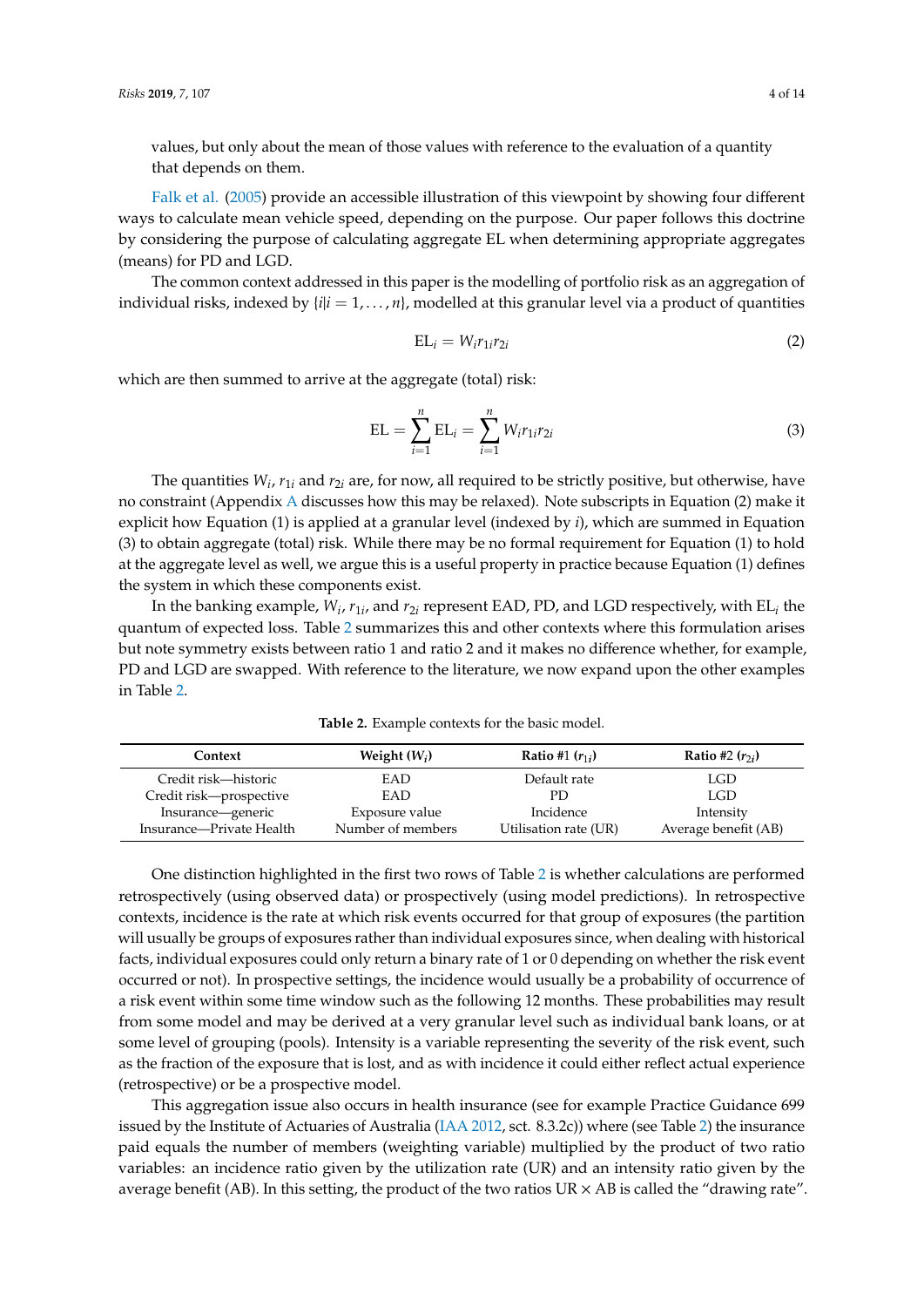As a related aside, it can be said that the context of this paper arises when the drawing rate is modelled as a product of two (or more) risk components—such as  $UR \times AB$  in the health example, or  $PD \times LGD$ in credit risk.

The Basel Accord literature makes extensive recommendations for the modelling of credit risk using the quantities EAD, PD and LGD. The focus of the Basel Accord is on risk-based capital calculations, but banks also use similar formulations in contexts such as provisioning models (for example, IFRS 9), where the modelled expected loss is instead called "collective provisions". The literature includes criticism of the Basel Accord calculations, including the specification of values for asset correlation when calculating unexpected loss [\(Gabbi and Pietro](#page-13-9) [2013\)](#page-13-9). The asset correlation captures how PD are correlated over time in the sense that the default of exposures can be linked to a common factor representing economic stress. PD and LGD can also be correlated over time, in the sense that both PD and LGD can be linked to this same factor. This paper acknowledges these issues however they do not directly impact the nub of this paper. Given the international reach of the Basel Accord for credit risk in banks, henceforth this paper uses this context, noting that this nomenclature also accords with the common risk classification system for the actuarial profession proposed by [Kelliher et al.](#page-13-10) [\(2013\)](#page-13-10). The natural translation for other contexts is left to the reader.

Other approaches are possible, such as [Figini and Giudici](#page-13-11) [\(2013\)](#page-13-11), which assume risk is measured on an ordinal scale such as high, medium and low. This is common in other areas such as operational risk. However, our paper assumes risk can be measured on a ratio scale. This is common in many applications and indeed a requirement for credit risk modelling under Basel Accord and IFRS 9.

Whilst the joint-ratio means that we introduce in Section [4](#page-6-0) appear to be a new type of mean, it is more helpful to understand them as a new setting for means—one that takes into account the entire system in which all variables exist and interact and where the means satisfy the reconciliation property, all flowing from Equation (1). This setting does not appear to have been explicitly addressed in the literature (a comprehensive recent review of aggregation theory can be found in the two-part overview by [Grabisch et al.](#page-13-12) [\(2011a,](#page-13-12) [2011b\)](#page-13-13)). Our approach has been to present this novel idea in the community most likely to find it applicable in practice, namely the Risk community, exemplified by the credit risk context.). Some further clarifications of the modelling context are now noted.

The subscript  $\{i|i = 1, \ldots, n\}$  can represent granular risks at many levels. These include accounts, loans, customers, and portfolios. For example, the three rows of Table [1](#page-1-0) might represent the home loan, credit card and personal loan portfolios of a retail bank (*n* = 3) with Equation (3) defining the EL of the bank. In prospective credit risk modelling, where models predict future losses, it is feasible that every account will be individually modelled and hence n could be in the millions. By contrast, historic default rates are likely to be available as aggregates of groupings (dimensions) such as product, cohort, demography, or acquisition channel—perhaps only a handful in number although more if taken in combination. For our purposes, the size of the partition is not important. What is however important is what intermediate stages may have been involved in summarizing upwards from the most granular level. Section [5](#page-7-0) addresses this topic under the heading of "aggregation path invariance", our name for a subject addressed in the literature for the univariate context under various names, such as "associativity" (the fourth axiom in [Kolmogorov](#page-13-3) [1930\)](#page-13-3), or "strong idempotency" [\(Calvo et al.](#page-13-14) [2004\)](#page-13-14). This invariance property requires the same final result even if aggregation is carried out via any intermediate stages: for example, if means are calculated for different partitions of the data and those means, duly weighted, are then aggregated into a final mean.

# <span id="page-4-0"></span>**3. Aggregates (Means) for PD and LGD**

Table [3](#page-5-0) expands on the example in Table [1](#page-1-0) by calculating a variety of weighted means for PD and LGD. Aggregates (weighted means) for PD are calculated using weights of EAD (mean = 2.21% and 2.13% for period 1 and period 2) and with weights of  $EAD \times LGD$  (mean = 1.43% and 1.75%). For example, the mean of 1.43% is the weighted mean of 0.5%, 5.0% and 3.0% with weights of 103,500,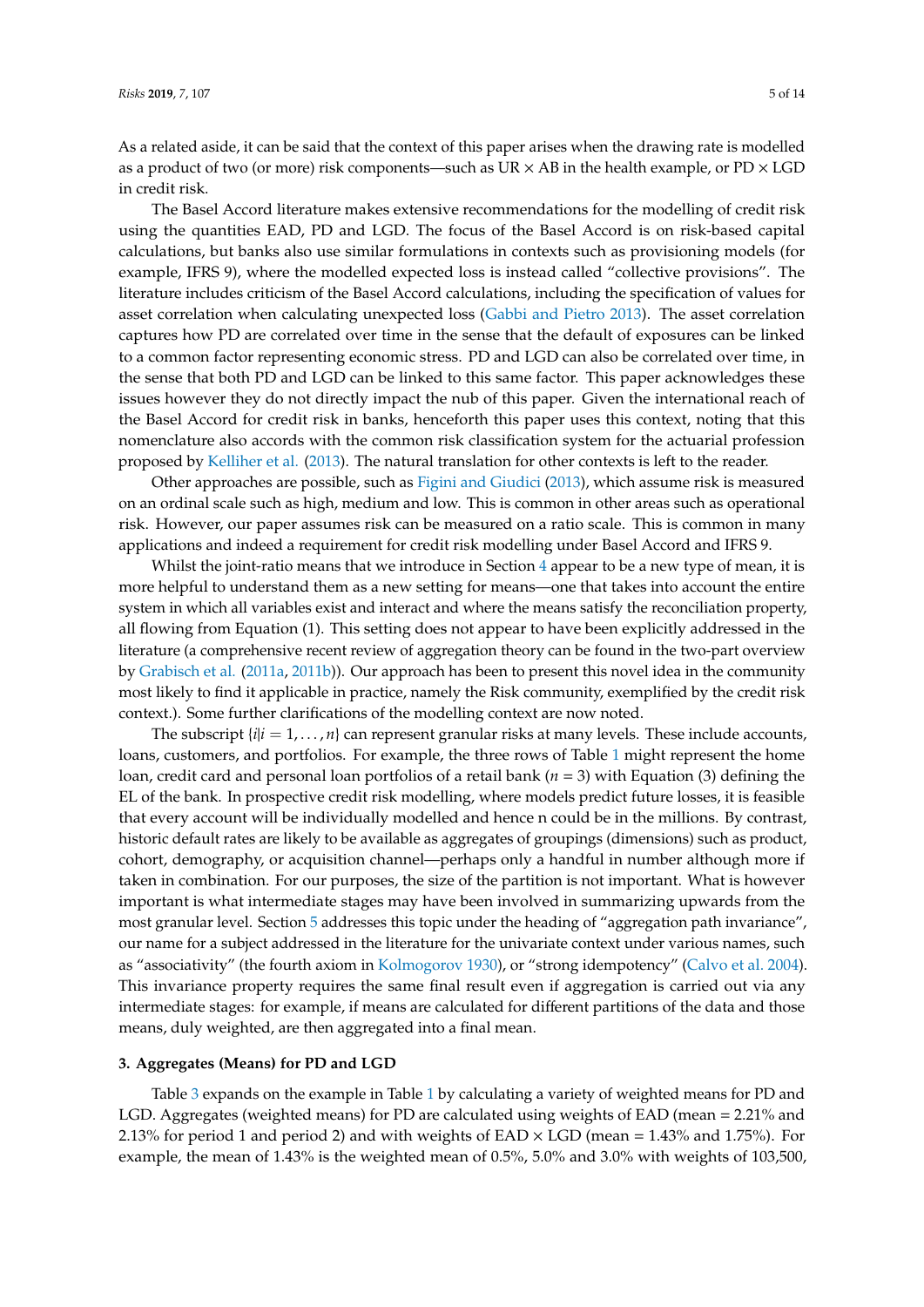20,000 and 16,000 respectively. Similarly, aggregates for LGD are calculated using weights of EAD (46.5% for both periods) and EAD  $\times$  PD (30.2% and 38.0%).

<span id="page-5-0"></span>

|                                             | Period 1 |          |        | Period 2 |          |        |
|---------------------------------------------|----------|----------|--------|----------|----------|--------|
| <b>Aggregation Type</b>                     | PD       | LGD      | $EL^1$ | PD       | LGD      | $EL^1$ |
| Mean (weighted by EAD)                      | 2.21%    | $46.5\%$ | \$3081 | 2.13%    | 46.5%    | \$2976 |
| Mean (weighted by EAD $\times$ other ratio) | $1.43\%$ | $30.2\%$ | \$1295 | $1.75\%$ | 38.0%    | \$1992 |
| Joint-ratio mean                            | 1.78%    | $37.4\%$ | \$1998 | $1.93\%$ | $42.1\%$ | \$2435 |

**Table 3.** Weighted Means of Table [1](#page-1-0) exposures and their reconciliation to the actual EL.

 $1$  EL values equal the product of the aggregate EAD, aggregate (mean) PD and aggregate (mean) LGD. The actual EL is \$1998 (period 1) and \$2435 (period 2).

Either weighting (by EAD or by EAD  $\times$  another ratio) can be justified as useful in specific contexts. For example, the LGD mean of 46.5% (EAD weighting) is useful as a measure of central tendency for the LGD within the portfolio and can be calculated independently of PD values. The LGD mean of  $30.2\%$  (weighted by EAD  $\times$  PD) also takes into account the probability of default. This is arguably a more sensible summary of the portfolio LGD since the LGD is less relevant (requiring a lower weight) when the risk of default is lower. For example, consider an exposure with a PD of 0 (or immaterially different to 0). The LGD of this exposure should be ignored (or immaterial) in the calculation of the mean LGD as the exposure cannot default, so its actual LGD value is irrelevant. The argument is analogous to the desire to weight by EAD: an exposure with zero EAD (or immaterial EAD) should receive no (or negligible) weight in the calculation of the mean LGD since it will have negligible impact on EL. Hence the argument to weight by EAD suggests the mean LGD should also be weighted by PD.

Similarly, for PD the portfolio mean can be EAD weighted or  $EAD \times LGD$  weighted. The latter is justified on the basis that exposure with LGD negligibly different to 0 has negligible impact on EL (this exposure could arguably be removed before calculation of an EAD weighted mean). While the EAD weighted mean PD might measure the proportion of the exposure expected to default, the mean PD weighted by  $EAD \times LGD$  is a more relevant summary from the perspective of expected loss (and arguably a business perspective) because in this context exposure with negligible LGD is irrelevant regardless of its PD.

The above discussion also applies when calculations are performed retrospectively (using historical data), although business practice may differ. In this case, the default outcome is known for each exposure, so PD takes the value of 0 (not default) or 1 (default). In this retrospective calculation using observed data, analysts might naturally weight by observed default as well as EAD (equivalently, weight by EAD after removing non-defaulted exposures). In this retrospective application, the decision to weight by PD amounts to the decision to condition on defaults (as the name loss given default implies). Importantly, this discussion highlights how both weighted means are useful and meaningful depending on the context.

For prospective calculation, when aggregates are required for model prediction (rather than for actual outcomes), the distinction or even existence of these two alternative means might be less well recognized. For example, when summarizing the LGD of exposures within a portfolio (for example to compare two portfolios), weighting by EAD may be more natural. Guidelines such as the Basel Accord consider PD and LGD separately and this might encourage PD and LGD to be aggregated independently: in practice these functions might even be performed by different teams or at different times (the authors do not recommend this business practice of considering components of the system in isolation, they recommend a system-approach that considers the context of the entire system).

Mean PD weighted by  $EAD \times LGD$  may seem less intuitive for several reasons. First, there is a natural time ordering of events: the first PD to determine defaults and then LGD to determine loss from those defaults. While this conceptualization of events in time may be useful elsewhere, it is not required or necessarily useful in the calculation of EL. Second, under retrospective calculations,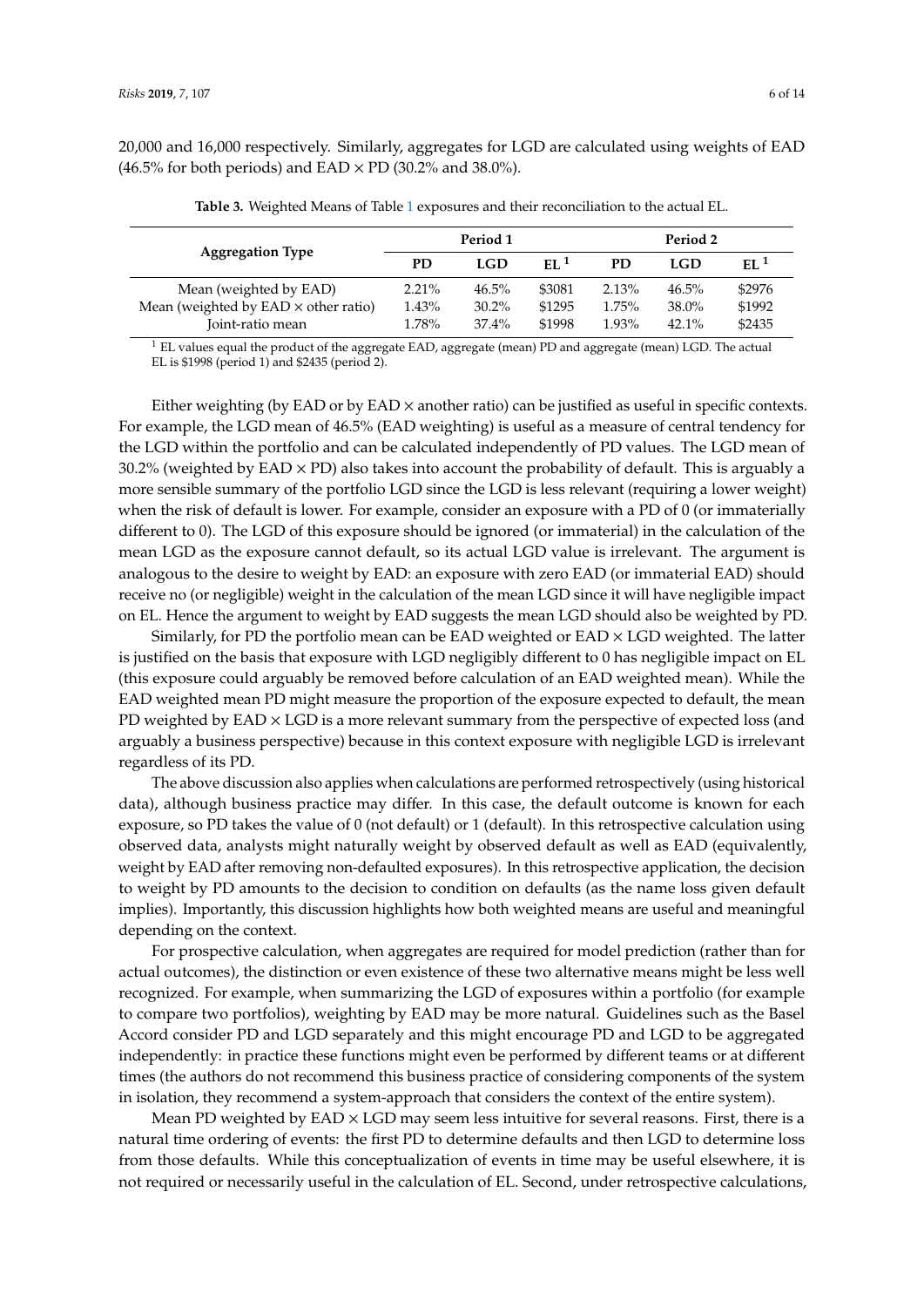the EAD  $\times$  LGD weighting for mean PD would require known losses. In practice, this can be time consuming to calculate or even unavailable as the default remains unresolved (that is, the exposure has not emerged from default, so the loss amount is not available yet).

Neither weighting by just EAD or by the product of EAD and the other ratio variable produces values that reconcile in the aggregate to EL. Table [3](#page-5-0) shows a value of \$3081 for \$300,000  $\times$  PD  $\times$  LGD in period 1 when EAD weighted aggregates are used and \$1295 when weights of EAD  $\times$  other ratios are used (the correct aggregate EL is \$1998). Thus, despite the above discussion of advantages and disadvantages of these weightings, using either consistently throughout does not produce aggregates that reconcile to the true EL.

This lack of reconciliation can be resolved by using different versions of the weightings for PD and LGD. Note that in period 1 using the EAD weighted PD as the aggregate for PD (2.21%) and the (EAD  $\times$  PD) weighted mean of LGD as the aggregate for LGD (30.2%) produces the correct EL when applied in Equation (1) as  $$300,000 \times 2.21\% \times 30.2\%$  equals \$1998. Similarly, \$300,000  $\times$  1.43%  $\times$  46.5% also equals \$1998. It is trivial to show this equality always hold by substituting definitions of these weighted means into Equation (1) and cancelling terms: as long as one ratio is aggregated using weights of EAD and the other ratio is aggregated using weights of EAD  $\times$  another ratio then the aggregates reconcile to the correct EL.

We refer to these asymmetric solutions as Sequential Weighted Arithmetic Means (SWAM) noting that the calculation is performed in sequence: first one ratio is aggregated using weights of EAD only and then the other ratio is aggregated using weights equal to the product of EAD and the other ratio. Taking PD as the first ratio to be weighted by EAD may appear more natural but this is probably only due to a conceptualization that PD precedes LGD: this has no mathematical basis. We expand on deficiencies of the non-symmetrical SWAM approach in Section [7](#page-9-0) but first, we provide the more elegant mathematical solution of joint-ratio means.

#### <span id="page-6-0"></span>**4. Joint-Ratio Means**

Consider a set of n triples (indexed  $i = 1, \ldots, n$ ), comprising a weight variable  $W_i$  and two ratio variables *r*1*<sup>i</sup>* and *r*2*<sup>i</sup>* :

$$
\{(W_i, r_{1i}, r_{2i})|i = 1, ..., n\}
$$
 (4)

For example, the data for period 1 in Table [1](#page-1-0) has three triples (exposures) comprising the weight variable EAD and the ratio variables PD and LGD.

The joint-ratio aggregate is defined to be the triple

$$
\left(\sum W_i, \vec{r}_1^*, \vec{r}_2^*\right) \tag{5}
$$

where

$$
\overline{r}_1^* = \sqrt{\frac{\left(\sum W_i r_{1i}\right)\left(\sum W_i r_{1i} r_{2i}\right)}{\left(\sum W_i\right)\left(\sum W_i r_{2i}\right)}}
$$
(6)

and

$$
\overline{r}_2^* = \sqrt{\frac{\left(\sum W_i r_{2i}\right)\left(\sum W_i r_{1i} r_{2i}\right)}{\left(\sum W_i\right)\left(\sum W_i r_{1i}\right)}}
$$
\n(7)

and all summations are over all triples ( $i = 1, ..., n$ ). We refer to the triple ( $\sum W_i$ ,  $\vec{r}_1$ 1 ,*r* ∗  $\binom{1}{2}$  as the joint-ratio aggregate (since P *W<sup>i</sup>* is a sum) and *r* ∗  $\bar{r}_1^*$  and  $\bar{r}_2^*$  $\frac{1}{2}$  as joint-ratio means (joint-ratio to emphasize these single values depend on both ratio variables). Equations (6) and (7) have an intuitively useful interpretation as the geometric mean of two weighted means: one weighted by the weight variable *W<sup>i</sup>* and the other weighted by (*W<sub>i</sub>* × another ratio). This interpretation also reveals why we can consider  $\vec{r}_i$  $j \nmid j = 1$  or 2) to be a mean of the raw values  $\left\{ r_{ji}| i=1,\ldots,n\right\}$  of that *j*th ratio, hence justifying the nomenclature 'joint-ratio *mean'*.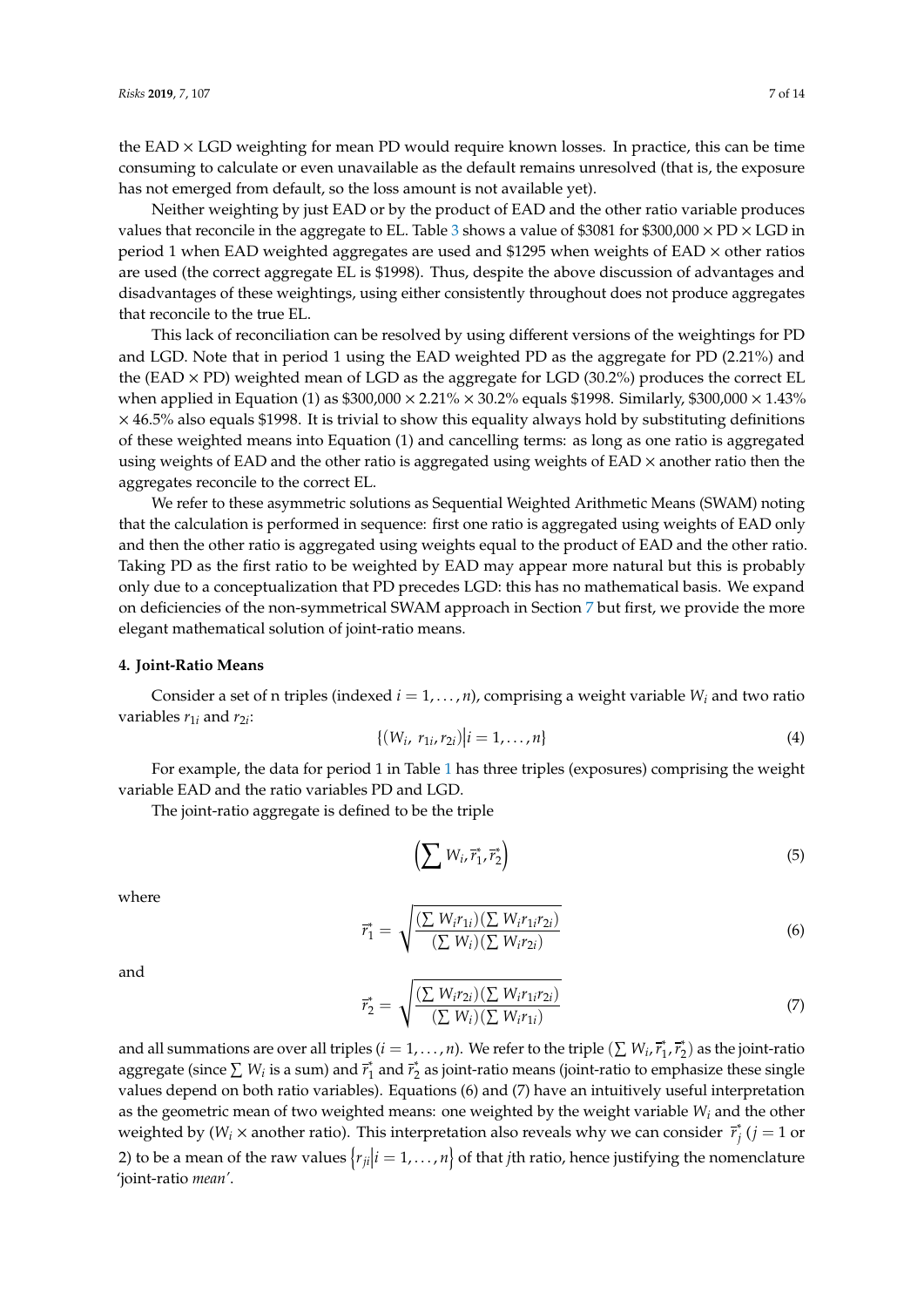SBy substituting the definitions given by Equations (6) and (7) the following equation holds:

$$
\left(\sum W_i\right)\vec{r}_1^* \vec{r}_2^* = \sum \left(W_i r_{1i} r_{2i}\right) \tag{8}
$$

Equation (8) expresses the fact that the aggregates from Equation (5), when used in Equation (1), reconcile to the correct risk aggregate found by summing results from Equation (1) applied to the *n* triples given by Equation (4). That is, joint-ratio means reconcile to the correct EL.

Table [3](#page-5-0) summarizes these results for the example in Table [1.](#page-1-0) The joint-ratio mean for PD in period 1 is 1.78%, which can be calculated directly from Equation (6) or as the square-root of 2.21% × 1.43% (the geometric mean of the EAD weighed and  $EAD \times LGD$  weighted means of the raw PD values). (the geometric mean of the EAD weighed and EAD × LGD weighted means of the raw PD values)<br>Similarly, the joint-ratio mean for LGD is  $\sqrt{46.5\% \times 30.2\%} = 37.4\%.$  Furthermore, \$300,000 × 1.78% × 37.4% equals the correct EL of \$1998 so the joint-ratio aggregates reconcile.

These joint-ratio means have the advantage that no priority is given to either ratio. As illustrated in Section [3,](#page-4-0) a case can be made for either EAD weighted or  $EAD \times LGD$  weighted means for the mean PD. These arguments apply equally to LGD. However, regardless of which weighting is preferred using the same weightings for PD and LGD fails the reconciliation property. The symmetric joint-ratio mean is a compromise between these two possibilities that applies the same logic to each ratio rather than giving one ratio preferential treatment in terms of receiving the preferred weighting (whichever weighting is considered preferred). Both ratios, PD and LGD, are considered equal (or interchangeable), just as they are in Equation (1) defining EL.

Appendix [A](#page-11-0) contains generalizations of the symmetric joint-ratio means to the case of 3 or more ratio variables.

#### <span id="page-7-0"></span>**5. Attributing Change in EL to Changes in the Individual Components**

A common analytical or monitoring request is to explain the difference between two EL values, in terms of the individual components EAD, PD, and LGD. This arises most naturally when the EL of a portfolio at two different points in time are being compared. For example, a trend analysis might compare EL values for consecutive quarters or financial years, with a Chief Risk Officer wanting to know why estimated collective provisioning has increased (see Table [1\)](#page-1-0). Another example might be comparing two different portfolios (or two segments of one portfolio) at the same point in time.

A little algebra shows the difference between two EL values can be decomposed into four components as follows:

$$
\Delta EL = EL_2 - EL_1
$$
  
=  $\Delta EAD \times \overline{PD} \times \overline{LGD}$  (change in EL due to a change in EAD)  
+  $\overline{EAD} \times \Delta PD \times \overline{LGD}$  (change in EL due to a change in PD)  
+  $\overline{EAD} \times \overline{PD} \times \Delta LGD$  (change in EL due to a change in LGD)  
+  $(\Delta EAD \times \Delta PD \times \Delta LGD)/4$  (residual) (1)

where all terms refer to aggregates,  $\triangle EAD = EAD_2 - EAD_1$ ,  $\overline{EAD} = (EAD_1 + EAD_2)/2$  and likewise for the other components, with subscripts indicating the points in time (or portfolios) being compared.

Equation (9) can be interpreted as breaking down ∆EL, the change in EL, into the amounts of change attributable to the change in each component. For example, the change in EAD contributed  $\Delta$ EAD  $\times$  PD  $\times$  LGD (in absolute \$ amount) to the change in EL. The attribution is not arithmetically exact without the residual term (∆EAD × ∆PD × ∆LGD)/4 in Equation (9). Due to the product of several typically small changes in the three components, this is usually negligible in magnitude and can safely be ignored (or split between the three primary terms).

Using the joint-ratio means in Table [3,](#page-5-0) the increase in EL of \$437 from period 1 to period 2 can be attributed to PD in the amount  $$300,000 \times (1.93\% - 1.78\%) \times (42.1\% + 37.4\%)/2 = $180.65$  and similarly \$256.85 to LGD (as EAD does not change, \$0 is attributed to EAD and the residual equals \$0).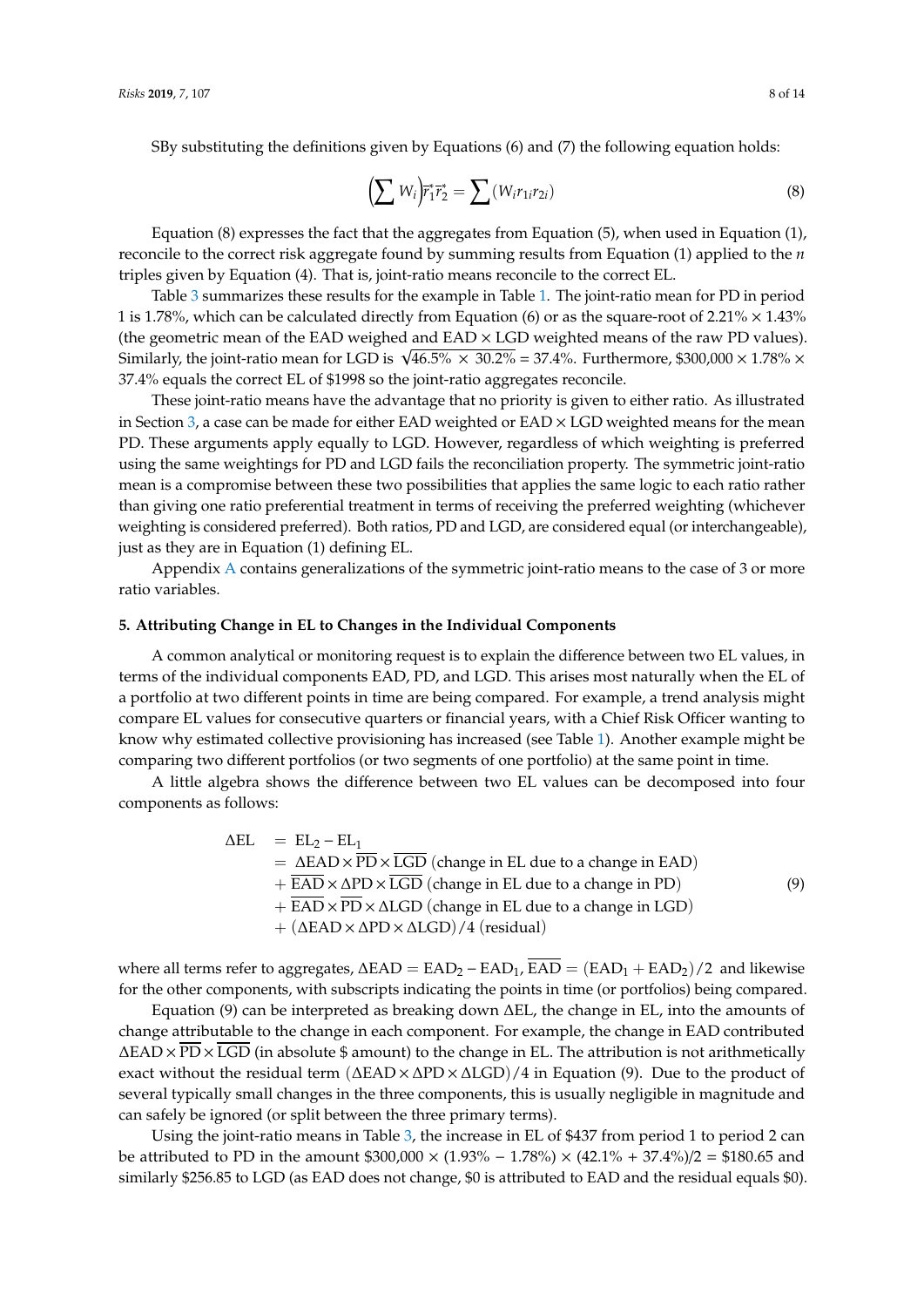Although the LGD has not changed from period 1 to period 2 for any of the exposures, the increase in PD for exposure 1 (with high LGD) and the decrease in PD for exposure 3 (with low LGD) increases the likelihood of exposure with high LGD defaulting and therefore from an EL perspective the LGD of the portfolio has increased.

In contrast, under SWAM, if the EAD weighted mean is used for PD and the  $(EAD \times PD)$  weighted mean is used for LGD, the change in EL of \$437 from period 1 to period 2 can be attributed as \$300,000  $\times$  (2.13% – 2.21%)  $\times$  (38.0% + 30.2%)/2 = −\$76.72 to PD and \$300,000  $\times$  (2.13% + 2.21%)/2  $\times$  (38.0% – 30.2%) = \$514.22 to LGD. Thus, a negative EL is attributed to PD because the EAD weighted mean PD decreased even though the PD has increased where it matters more (exposure 1 with the high LGD). Compared to the analysis based on joint-ratio aggregates (JRA), under SWAM a larger increase in EL must be attributed to LGD because of the negative attribution to PD. So far, this example shows that either JRA or SWAM can be used to make attribution calculations since either method satisfies the reconciliation property (Equation (8)). We claim that the more useful interpretation in this example is the one arising from JRA, the nub being that JRA considers PD to have increased, whereas SWAM reflects a decrease. Given that the only raw figures in Table [1](#page-1-0) that changed between periods 1 and 2 were PD figures, and that the consequent EL increased, it is not coherent to base an interpretation on a decrease in PD. Rather, from perusal of Table [1](#page-1-0) one is forced to focus on how PD changes have correlated with values of the other ratio (LGD). This theme of a 'joint' or 'system' approach lies at the heart of the JRA and we return to it in Section [7.](#page-9-0)

Finally, if all exposures have one variable (EAD, PD, or LGD) changed by multiplying by a constant (so all exposures have the same relative increase or decrease) then sensibly all of the change in EL is attributed to the variable that is changed. However, it is naïve to expect, and not generally the case, that changing only one variable will result in all the change in EL being attributed to that variable. In Table [3,](#page-5-0) only PD values are changed but some of the resulting change in EL is attributed to LGD because the relative importance of the LGD values changes as a consequence. The situation is analogous to when the EAD for one exposure is changed: this is likely to result in the EAD weighted PD (and LGD) changing and hence sensibly not all the change in EL being attributed to EAD.

#### <span id="page-8-0"></span>**6. Lack of Aggregation Path Invariance**

Joint-ratio means, along with many other summary statistics such as medians and trimmed means, lack a property which we call "aggregation path invariance", or invariance for short. Aggregation path invariance means the same value is obtained for aggregates regardless of the order of any partial steps taken during the aggregation process. This property is important if aggregates are required not only for the whole portfolio but also for segments of the portfolio. For example, if aggregates are required for several products (credit cards, home loans, and personal loans) then invariance requires the aggregation of all accounts in the portfolio (in one step) to equal the aggregation of the aggregates for these segments. We consider aggregation path invariance in depth in this section because it is the main disadvantage of joint ratio means compared to simple means and therefore requires consideration when adopting their use.

For example, if exposures 2 and 3 in period 1 of Table [1](#page-1-0) are aggregated then the resulting joint-ratio aggregates (Equation (5)) are (\$185,000, 3.67%, 21.8%). If this result is then aggregated with exposure 1 (period 1) in Table [1,](#page-1-0) then the resulting aggregates are (\$300,000, 1.85%, 36.1%). While similar, these differ from the aggregates of 1.78% for PD and 37.4% for LGD when all three exposures are aggregated in one step (Table [3\)](#page-5-0). Hence the joint-ratio means for PD and LGD differ depending on the path taken to perform the aggregation. The weight variable (here EAD) does satisfy aggregation path invariance because of the associativity property of addition as it applies to the set {*W<sup>i</sup>* |*i* = 1, . . . , *n*}. No matter how many stages or what partitions are chosen, one will always arrive at the correct aggregate EAD of the whole portfolio.

Importantly, aggregation path invariance also holds for the EL. This holds in general, similarly to the weight variable, by associativity of addition as it applies to the set  $\{W_i r_{1i} r_{2i} | i = 1, ..., n\}$ , together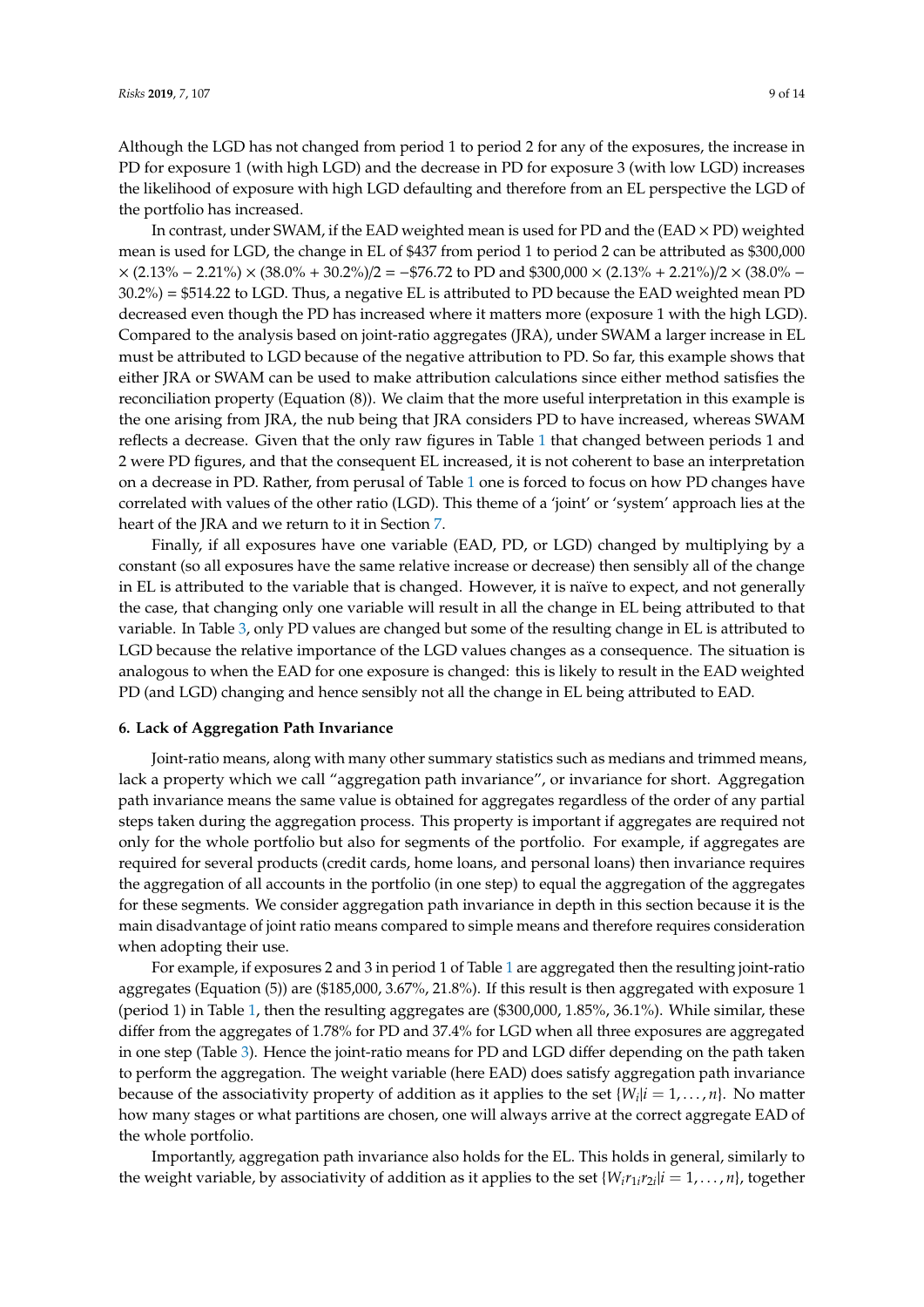with the reconciliation Equation (8). No matter how many stages or what partitions are chosen, recursive application of Equation  $(8)$  guarantees that, whatever subset X of the exposures is currently under consideration, the product of the three components of the joint ratio aggregates for X will equal  $\sum$  $\sum_{i\in X} W_i r_{1i} r_{2i}$ .

The positive message above is that using joint-ratio means as an aggregation method, there will always be perfect consistency in the EAD and EL figures no matter how varied the analyses involved. The negative message is that the PD and LGD aggregate figures will usually vary between analyses having the same end-point if the starting points and/or aggregation pathways were different. Hence a risk officer requesting, say, the summary of the Home Loans portfolio, will see different figures for the aggregate PD and LGD depending on whether the aggregation is from the individual exposures, or is derived from a summary of Home Loans by geographic zone (but the EAD and EL will agree exactly).

The extent to which the aggregate PD and LGD can vary depending on aggregation path involves only one degree of freedom, since the product  $PD \times LGD$  is invariant, being bound to equal the invariant quotient EL/EAD. Hence any upward variation in PD is matched by an inverse movement in LGD, as seen in the examples above where the two step aggregation gives a drawing rate (aggregate PD  $\times$  aggregate LGD) of 1.85%  $\times$  36.1% = 0.67% which is equal to the corresponding product 1.78%  $\times$ 37.4% for the one step aggregation (Table [3\)](#page-5-0), with both equal to the EL/EAD ratio of \$1998/\$300,000.

#### <span id="page-9-0"></span>**7. Discussion**

A focus on analytics arises naturally from the requirement to monitor the individual components of risk, as extensively provided for by the Basel Accord for credit risk in the banking industry. The Basel Accord prescribes the monitoring of PD and LGD individually, this is appropriate because separate models will have been used to predict each of these components. Similarly, in the Health Insurance context the Institute of Actuaries of Australia [\(IAA](#page-13-8) [2012,](#page-13-8) para. 8.3.2c) draws attention to monitoring UR and AB components separately.

This shows that the industries are interested not only in analytics in general but specifically at the level of the individual risk components such as PD and LGD (or UR and AB). Joint-ratio means squarely target this need within the framework of the overall system of estimation and their use is recommended for this purpose.

In the Basel Accord (and IFRS 9) formulation of EL in Equation (1) applied at the granular level, aggregates for EAD and EL as summations of individual values are intuitive. Aggregates of PD and LGD as an overall summary of their individual values require more careful thought. This paper fills this need by considering alternative aggregates, from simple weighted means to joint ratio means, and exploring their properties within the EL system. In particular, joint ratio means are shown to have an important and useful reconciliation property so that  $EL = EAD \times PD \times LGD$  holds for the aggregates as well as at the individual level. This avoids apparent logical inconsistencies when these aggregates are interpreted within the system. For example, changes in aggregate EL can be more easily attributed to changes in the aggregate EAD, PD, and LGD components.

The importance of this system-wide approach cannot be under-estimated. Not only is it similar to the desire to ensure the default definition for PD and LGD are equivalent, but business management, modellers, auditors and regulators need to ensure the system as a whole is functioning as intended, not just the components separately. The attribution of changes in aggregate EL to changes in aggregate EAD, aggregate PD, and aggregate LGD is just one illustration of this system wide approach to examining aggregates (or means).

The Sequential Weighted Arithmetic Mean (SWAM) approach also results in aggregates that reconcile. The decision on which aggregates are most suitable will depend on the context in which these aggregates are to be used however when making this decision there are several reasons why the Joint-Ratio Aggregate (JRA) approach might be considered preferable.

First, the product of PD and LGD in Equation (1) for EL is symmetric: interchanging PD and LGD gives the same result since multiplication is commutative. This symmetry is observed by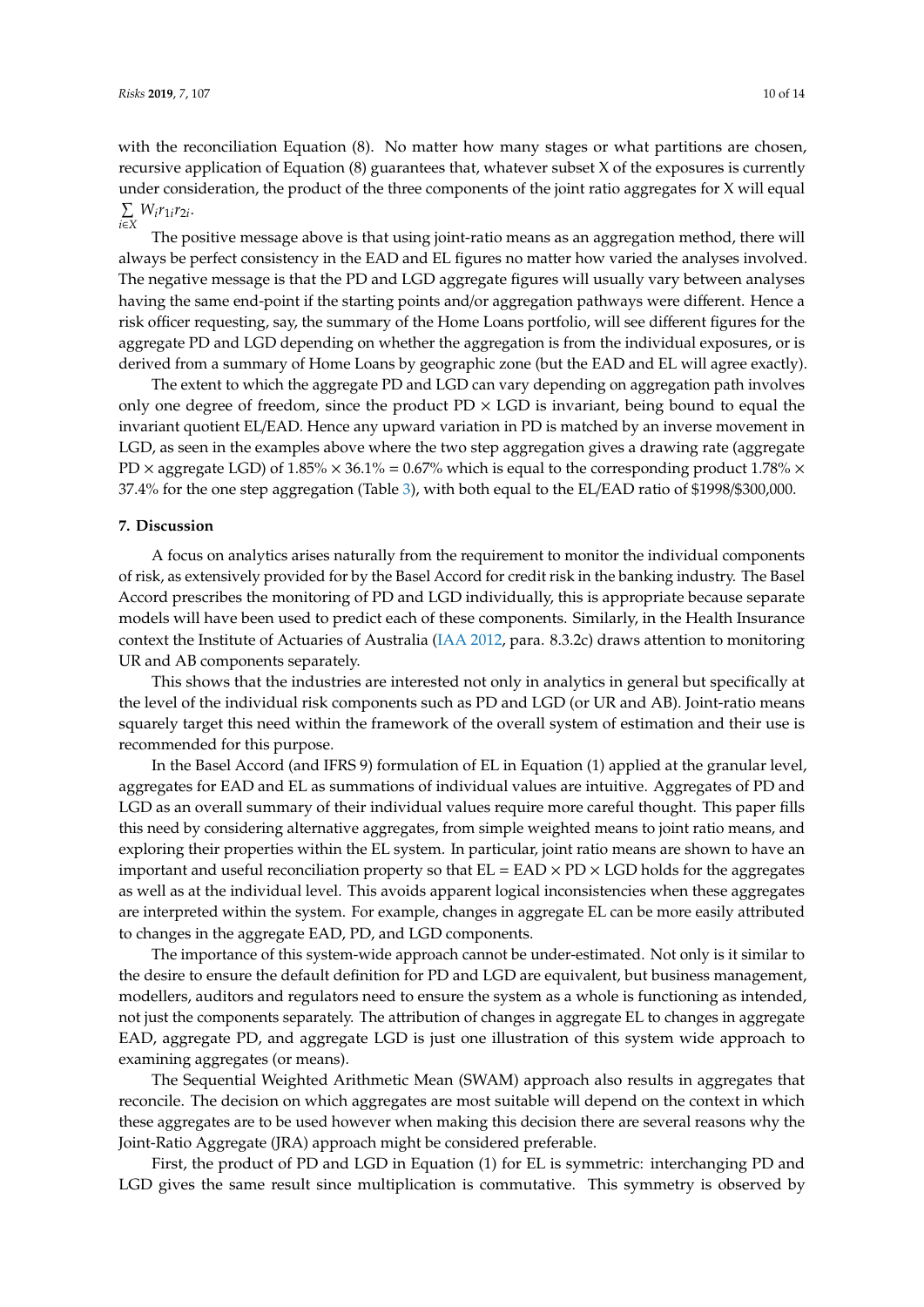the JRA formula but not by SWAM. Second, this lack of symmetry could be resolved by taking an average of the two SWAM results (depending on whether PD or LGD is considered first with an EAD weighted average) but this is precisely what the JRA does by taking the geometric mean of these two SWAM approaches.

Third, there are two defendable SWAM approaches and it is debatable which is more appropriate. While the PD weighted by EAD might be considered more natural based on the fact that default comes first and then loss follows, the reverse weighting can also be considered natural. When considering predictions for a set of loans (rather than historical observed results) it is a valid thought process to invert the sequence of events: first, multiply  $EAD \times LGD$  and consider that as the "bank funds" exposed to risk", with PD quantifying the probabilities of each of those loss outcomes. Furthermore, any argument that the aggregate for PD should be weighted by EAD but not by LGD ignores the clearly higher risk (at least from an expected loss perspective) of exposure with a higher LGD. An argument to ignore LGD in the calculation of aggregate PD might be applied to EAD as well, suggesting unweighted means of PD are appropriate but these are clearly far removed from a system-wide approach taking into account expected losses.

In the private health insurance (PHI) context (Table [2\)](#page-3-0), our experience is that UR and AB are treated symmetrically by analysts, certainly to a greater extent than generally applies to PD and LGD in the banking context. The essential difference here is that defaults are rare, sporadic and individualised by comparison with utilisation rates of a fixed schedule of medical services. Whilst it is trivially true that a service must happen before its benefit amount can be measured, it is not unusual for the business to consider causality in the opposite direction, such as when planning changes to the benefits schedule and contemplating how that might affect utilisation patterns. The precedence of UR or AB is not clear and we propose that a symmetric treatment is appropriate in this case.

The above reasons can become stronger, or more important because they are less obvious when more sophisticated analysis is performed such as the attribution analysis in Section [5.](#page-7-0) Furthermore, a case can be made for presenting multiple results including EAD weighted means, means weighed by the product of EAD and the other ratio variable, as well as the JRA for both PD and LGD. Doing so allows the reader to not only note whether the results differ depending on the type of mean calculated but also use whichever mean is most suited for a particular purpose. For example, if a new PD scorecard is being proposed and the result on EL of just changing PD is desired by the business, then the EAD  $\times$  LGD weighted mean for PD is of greatest interest. However, if the change in EL from the previous reporting period is reported to the market then an attribution analysis using other aggregates, such as the joint-ratio aggregates, may also be of interest. This paper encourages intellectual consideration of these factors to bring analytics to a higher level rather than a simplistic reporting of EAD weighted means.

Attribution analysis should not, of course, be limited to examining how changes in EL might be due to changes in EAD, PD, and LGD. Analysis should also consider the effect of individual cases since means can be heavily influenced by a few outliers. For example, a change in EL might be due to a change in one account, the accounts of one customer, or the accounts in one segment of the portfolio.

When making comparisons between different points in time such as last year versus this year, the lack of invariance can be minimized by following the same aggregation pathway in each instance. For example, if the figures for last year were first aggregated into the state, and then to the grand total, apply the same aggregation stages to the current year. This makes it more likely that a consequent difference in mean PD truly reflects a difference in individual PD values rather than an artifact of aggregation pathway. This is already common practice in other contexts: for example decisions concerning whether multiple accounts on a loan (for example, a variable interest home loan and a fixed interest home loan secured by the same property, or two credit cards owned by the same customer) should be first aggregated into a single observation or treated as two separate loans. Path aggregation issues are also minimised when similar exposures are aggregated first (such as when loans are aggregated together within their portfolios of credit card or home loans).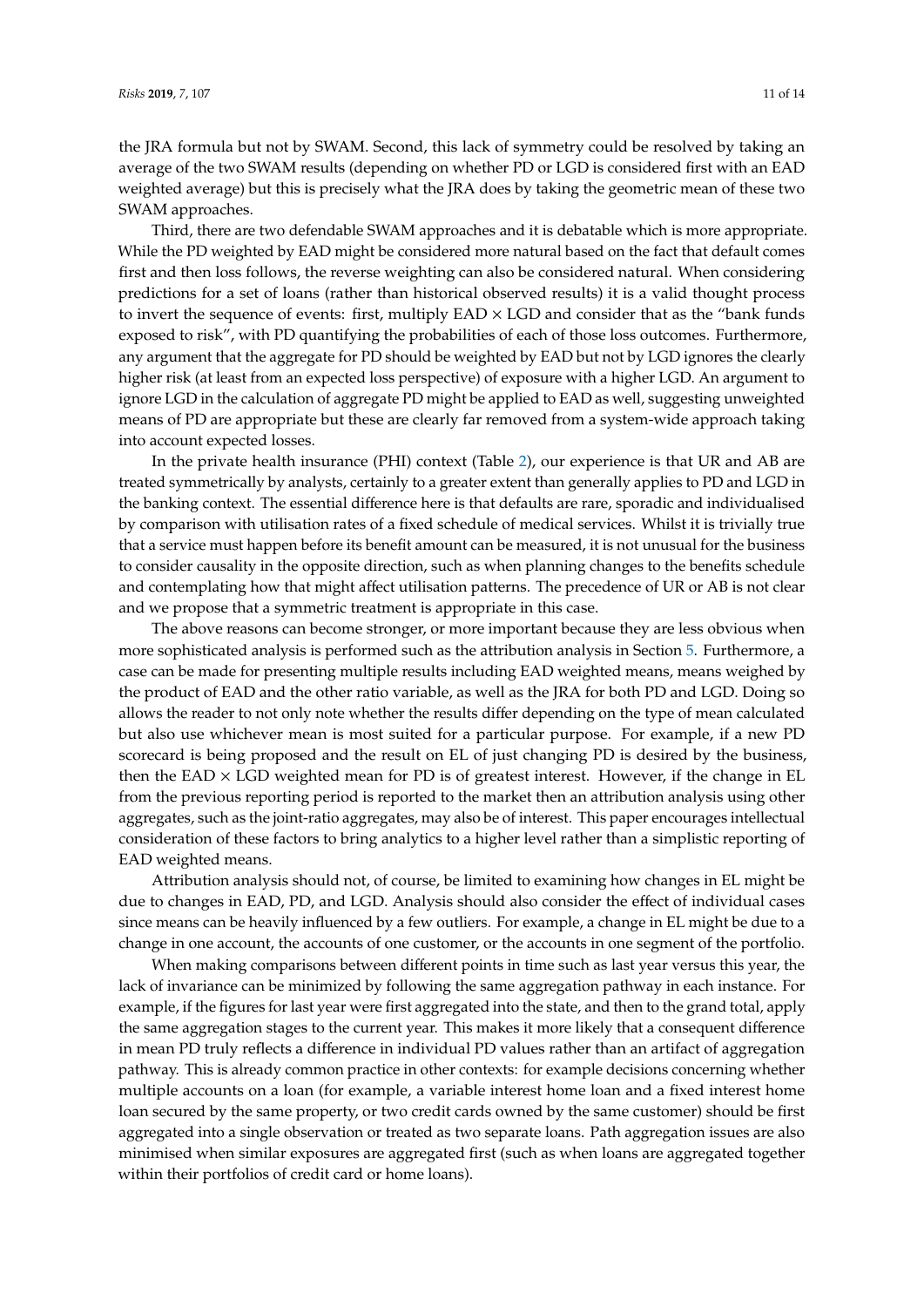Finally, although the argument in this paper for the joint ratio aggregates is self-contained and will be of immediate use to institutions managing credit risk, there are several avenues for future research. These include incorporating these ideas into the development of PD and LGD credit risk models, extending the ideas from expected loss to unexpected loss (including considerations of asset correlation, assessing the impact of distributions for PD, EAD, and LGD (and in particular the influence of extreme values), and calculating standard errors and confidence intervals to assess the statistical significance of changes in quantities such as the joint ratio means (and issues of asset correlation).

#### **8. Conclusions**

A risk model context that is common in banking and insurance is identified and exemplified by the widely used Basel Accord formulation of  $EL = EAD \times PD \times LGD$  applied at the granular level. Aggregation of EAD and EL is straightforward, by summation, but the calculation of a mean value for PD and LGD is less clear-cut. This paper demonstrates problems with using EAD weighted means for both PD and LGD and proposes a new type of mean for this situation that has the property of reconciling in the aggregate.

Regardless of the aggregates chosen for PD and LGD, this paper explores the properties of alternative aggregates and argues that a system approach is desirable that not only considers the estimation of these aggregates jointly but does so within the EL framework in which these quantities exist. We see considerable prospects for the joint-ratio means to add value to risk analytics.

**Author Contributions:** Conceptualization of the joint ratio mean, C.H.; all other aspects including methodology, software, validation, formal analysis, investigation, and writing—review and editing, C.H. and R.T.

**Funding:** This research received no external funding.

**Conflicts of Interest:** The authors declare no conflict of interest.

#### <span id="page-11-0"></span>**Appendix A**

This appendix gives an algebraic presentation of the joint-ratio aggregate concept, generalized to any order *m* > 2, where *m* is the number of ratio variables. We describe the three-ratio case before proceeding to the general case.

Given a set of *n* tuples, comprising a weight variable  $W_i$  and three ratio variables  $r_{1i}$ ,  $r_{2i}$  and  $r_{3i}$ :

$$
\{(W_i, r_{1i}, r_{2i}, r_{3i})|i = 1, \ldots, n\}
$$

the joint-ratio aggregate tuple is defined to be the tuple.

$$
\left(\sum W_i,\overline r_1^*,\overline r_2^*,\overline r_3^*\right)
$$

where:

$$
\overline{r}_{1}^{*} = \sqrt[3]{\frac{\sum W_{i}r_{1i}}{\sum W_{i}} \sqrt[2]{\frac{\sum W_{i}r_{1i}r_{2i}}{\sum W_{i}r_{1i}r_{2i}} \frac{\sum W_{i}r_{1i}r_{3i}}{\sum W_{i}r_{3i}} \frac{\sum W_{i}r_{1i}r_{2i}r_{3i}}{\sum W_{i}r_{2i}}}}{\sum W_{i}r_{2i}}
$$
\n
$$
\overline{r}_{2}^{*} = \sqrt[3]{\frac{\sum W_{i}r_{2i}}{\sum W_{i}} \sqrt[2]{\frac{\sum W_{i}r_{1i}r_{2i}}{\sum W_{i}r_{1i}} \frac{\sum W_{i}r_{2i}r_{3i}}{\sum W_{i}r_{3i}}}}{\sum W_{i}r_{1i}} \frac{\sum W_{i}r_{1i}r_{2i}r_{3i}}{\sum W_{i}r_{3i}} \frac{\sum W_{i}r_{1i}r_{2i}r_{3i}}{\sum W_{i}r_{1i}r_{3i}}}}{\sum W_{i}r_{1i}r_{3i}} \frac{\sum W_{i}r_{1i}r_{2i}r_{3i}}{\sum W_{i}r_{1i}r_{2i}} \frac{\sum W_{i}r_{1i}r_{2i}r_{3i}}{\sum W_{i}r_{1i}r_{2i}r_{3i}}}
$$

.

and

$$
\bar{r}_3^* = \sqrt[3]{\frac{\sum W_i r_{3i}}{\sum W_i}} \sqrt[2]{\frac{\sum W_i r_{1i} r_{3i}}{\sum W_i r_{1i}} \frac{\sum W_i r_{2i} r_{3i}}{\sum W_i r_{2i}}} \frac{\sum W_i r_{1i} r_{2i} r_{3i}}{\sum W_i r_{1i} r_{2i}}}
$$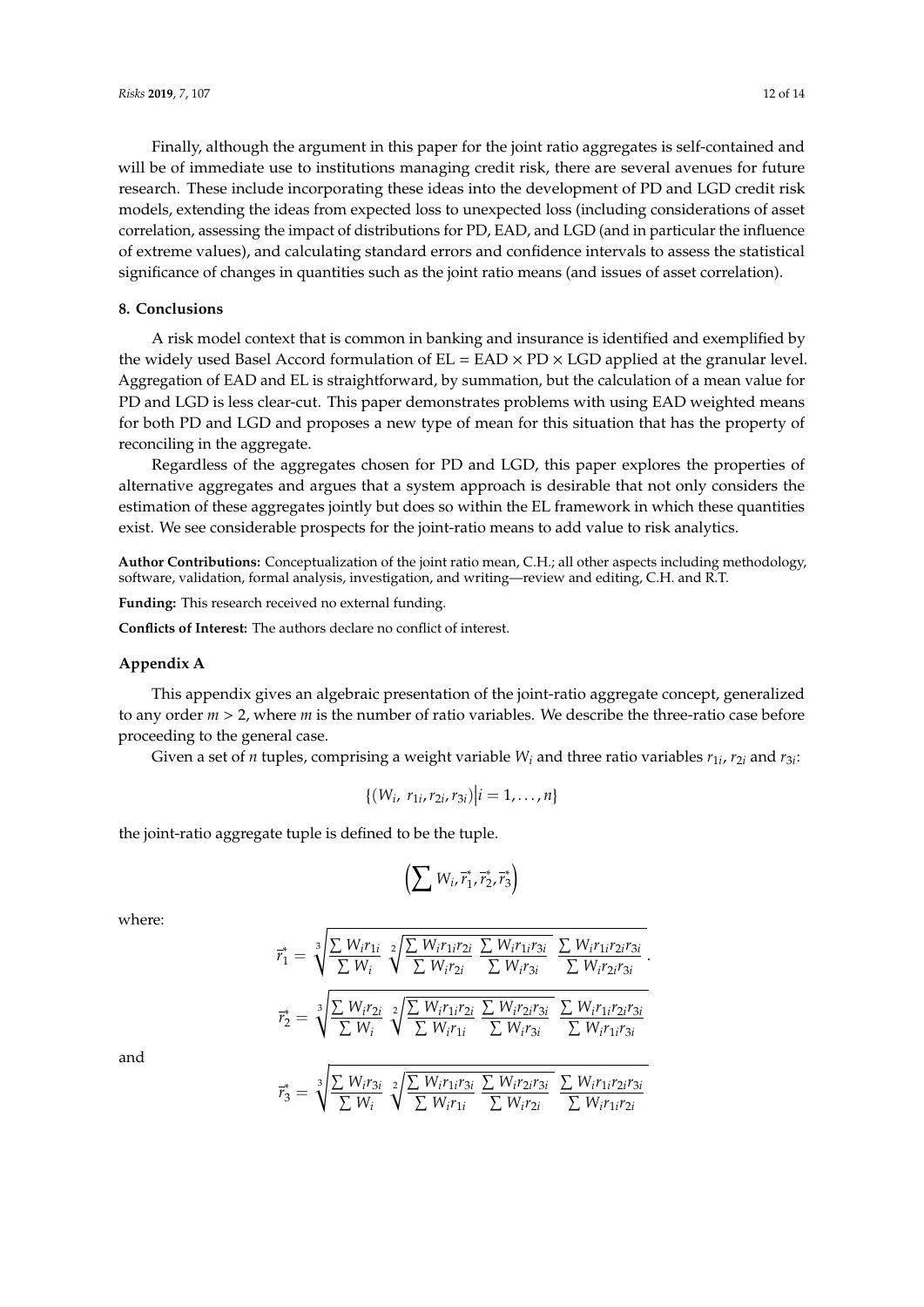Noting that most of the sum-products (such as  $\sum W_i r_{1i}$  and  $\sum W_i r_{1i} r_{2i}$ ) cancel, it can be confirmed that the following required reconciliation property holds:

$$
\left(\sum W_i\right)\vec{r}_1^*\vec{r}_2^*\vec{r}_3^* = \sum (W_i r_{1i}r_{2i}r_{3i})
$$

The remainder of this Appendix [A](#page-11-0) explains the pattern for any order *m*, generalising the pattern that can be seen developing in the order 3 case above.

The data: There are *n* rows (" $(m + 1)$ -tuples") of data.

$$
\{(W_i, r_{1i}, r_{2i}, \dots r_{mi})|i = 1, \dots, n\}
$$
 (A1)

each tuple comprising a weight variable  $W_i > 0$  and  $m$  ratio variables  $r_{1i}$ ,  $r_{2i}$ ,  $\dots$  ,  $r_{mi}$ , all likewise required to be  $> 0$ .

Unless otherwise specified, summation is understood to be over all the tuples  $\{i|i = 1, \ldots, n\}$ . The joint-ratio aggregate of the data in Equation (A1) is defined as the  $(m + 1)$ -tuple:

$$
\left(\sum W_i, \vec{r}_1^*, \vec{r}_2^*, \dots, \vec{r}_m^*\right).
$$
\n(A2)

where the definition of  $\vec{r}_i$ <sup>\*</sup> *j* is described in three stages below. In brief, *r* ∗  $\tilde{j}$  is constructed as the geometric mean of the *m* geometric means of all possible *k*-suborder weighted arithmetic means ( $k = 0, ..., m - 1$ ) of the set  $\{r_{ji} | i = 1, ..., n\}$ . By this construction,  $\vec{r}_j$ *j* is in a strong sense a mean of the *j*th ratio variable.

The first stage of defining  $\vec{r}_i$ <sup>\*</sup> *j* is to form every possible *k*-suborder weighted arithmetic mean (WAM) of the set  $\{r_{ji}|i=1,\ldots,n\}$  as follows:

$$
WAM_j^{k,p} = \left(\sum r_{ji}W_i r_{p_1i} r_{p_2i} \dots r_{p_ki}\right) / \left(\sum W_i r_{p_1i} r_{p_2i} \dots r_{p_ki}\right).
$$
\n(A3)

Sub-order  $k = 0, 1, ..., (m - 1)$  indicates how many of the other ratios (i.e., other than *j*) are used in the weighting scheme along with *W<sup>i</sup>* . We do not allow any ratio variable to be used in weights against itself, hence *p* is taken to range over all  $\binom{m-1}{L}$ *k*  $\bigg\}$  choices *p* = {*p*<sub>1</sub>, *p*<sub>2</sub>, . . . , *p*<sub>*k*</sub>} ⊂ {1, 2, . . . , *m*} − {*j*}. The second stage of defining *r* ∗ *j* is to form, for each *k*, the geometric mean (GM) of all *k*-suborder WAMs:

$$
GM_j^k = GM \Big\{ WAM_j^{k,p} \Big\vert over \ p \Big\} k = 0, 1, ..., (m-1). \tag{A4}
$$

Finally, *r* ∗ *j* is defined as the geometric mean of the set of instances over *k* of Equation (A4):

$$
\vec{r}_j^* = GM \Big| GM_j^k \Big| k = 0, 1, ..., (m-1) \Big|.
$$
 (A5)

The following desired reconciliation property can be shown to hold in this general case (proof omitted):

$$
\left(\sum W_i\right)\prod_{j=1}^m \overline{r}_j^* = \sum W_i r_{1i} r_{2i} \dots r_{mi}.
$$
\n(A6)

Effectively, the joint ratio aggregate is a new kind of aggregation function, where the novelty stems from requiring the reconciliation property (A6) to hold.